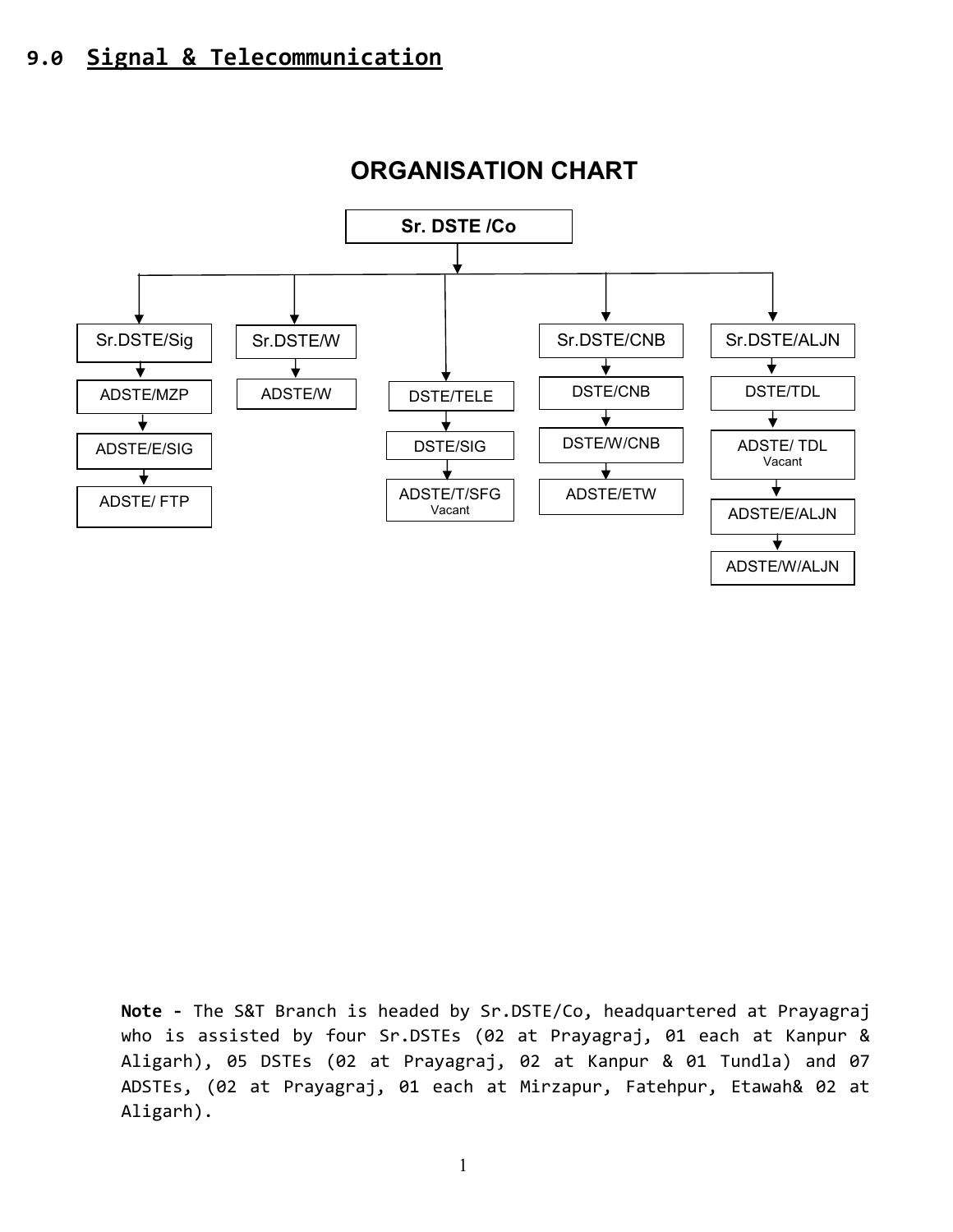### 9.1 S&T Installations:

(A) Signaling system:

(i) Type of Interlocking: Route Section RRI Panel EI Block Electro Mechnical Interlocking Signaling Mo. of Stations Hut

| nuute | <b>PECLIPII</b> | <b>NNT</b>               | <b>FallCT</b>            | <u>ы.</u>                    | Hut                      | -mech.                   | <b>MCCINITCAT</b>        | THE LIGHTING               | <b>Primation</b> | <b>Stations</b> |
|-------|-----------------|--------------------------|--------------------------|------------------------------|--------------------------|--------------------------|--------------------------|----------------------------|------------------|-----------------|
| A     | GZB-DDU         | 02                       | 01                       | 96                           | 01<br>$(BH-TT)$          | 01<br>(GMC A&B<br>Cabin) | -                        | IIIR                       | <b>MACLS</b>     | 101             |
| B     | MKP-LKJN        | $\overline{\phantom{a}}$ | 03                       | 10                           | $\overline{\phantom{a}}$ |                          | $\overline{\phantom{a}}$ | IIR                        | <b>MACLS</b>     | 13              |
| B     | CNB-CPA         | $\qquad \qquad -$        | 01                       |                              |                          |                          | -                        | II(R)                      | <b>MACLS</b>     | 01              |
| E     | CAR-CPU         | $\qquad \qquad -$        |                          | 04                           | 01<br>$(BH-R)$           | 02<br>(CUK, AGY)         | $\overline{\phantom{0}}$ | $I(R)$ & $II$ <sup>®</sup> | <b>MACLS</b>     | 07              |
| E     | SKB- FKD        | $\overline{\phantom{0}}$ | 01                       | 04                           | $\overline{\phantom{a}}$ |                          |                          | $II(R)$ &<br>III(R)        | <b>MACLS</b>     | 05              |
| E     | MNQ-ETW         | $\overline{\phantom{0}}$ | 01                       | $\qquad \qquad \blacksquare$ | -                        | -                        | $\blacksquare$           | II(R)                      | <b>MACLS</b>     | 01              |
| E     | ALJN-HGJ        | $\qquad \qquad -$        | 02                       |                              |                          |                          | -                        | III $(R)$                  | <b>MACLS</b>     | 02              |
| E     | ETH-BRN         | -                        | $\overline{\phantom{a}}$ | $\mathbf 1$                  | $\overline{\phantom{0}}$ |                          | 01<br>(ETH)              | $II(R)$ &Mod.<br>N/L       | Mod.<br>N/I      | 02              |
| E     | HRS- HRF        | $\overline{\phantom{a}}$ |                          |                              |                          |                          | 01<br>(HRF)              | One T/Only                 |                  | 01              |
|       | Total           | 02                       | 09                       | 115                          | 02                       | 03                       | 02                       |                            |                  | 133             |

#### (B)Telecommunication:

## i) Control Communication

| S.No.          | Route        | Control Section               | Communication Media                                                                  |
|----------------|--------------|-------------------------------|--------------------------------------------------------------------------------------|
| $\mathbf{1}$   | A            | DDU - PRYJ                    | On Railway Owned OFC                                                                 |
| 2              | E.           | CAR-CPU                       | SBDR - CAR; On Railway Owned OFC<br>SBDR - AGY; On Rly owned 6 Quad cable            |
| $\overline{3}$ | A            | KCN-MRE (Area CNL)            | On Railway Owned OFC                                                                 |
| 4              | A            | PRYJ-CNB                      | On Railway Owned OFC                                                                 |
| 5              | A            | SSL - RRH (Area CNL)          | On Railway Owned OFC                                                                 |
| 6              | A            | RRH-SKB (Incl. ETW Branch)    | On Railway Owned OFC                                                                 |
| $\overline{7}$ | $\mathsf{A}$ | SKB-SNS (Area CNL)            | On Railway Owned OFC                                                                 |
| 8              | E.           | SKB-FKD (Area CNL of SKB-SNS) | On Railway Owned OFC (SKB-MNQ)<br>Other section on Railway owned U/G 6<br>Quad Cable |
| 9              | A            | $SNS - GZB$                   | On Railway Owned OFC                                                                 |
| 10             | B            | PRYJ-NYN-MKP                  | On Railway Owned OFC                                                                 |
| 11             | E.           | ALJN - HGJ                    | On Railway Owned OFC                                                                 |
| 12             | Е            | ETH - BRN                     | Non-Controlled                                                                       |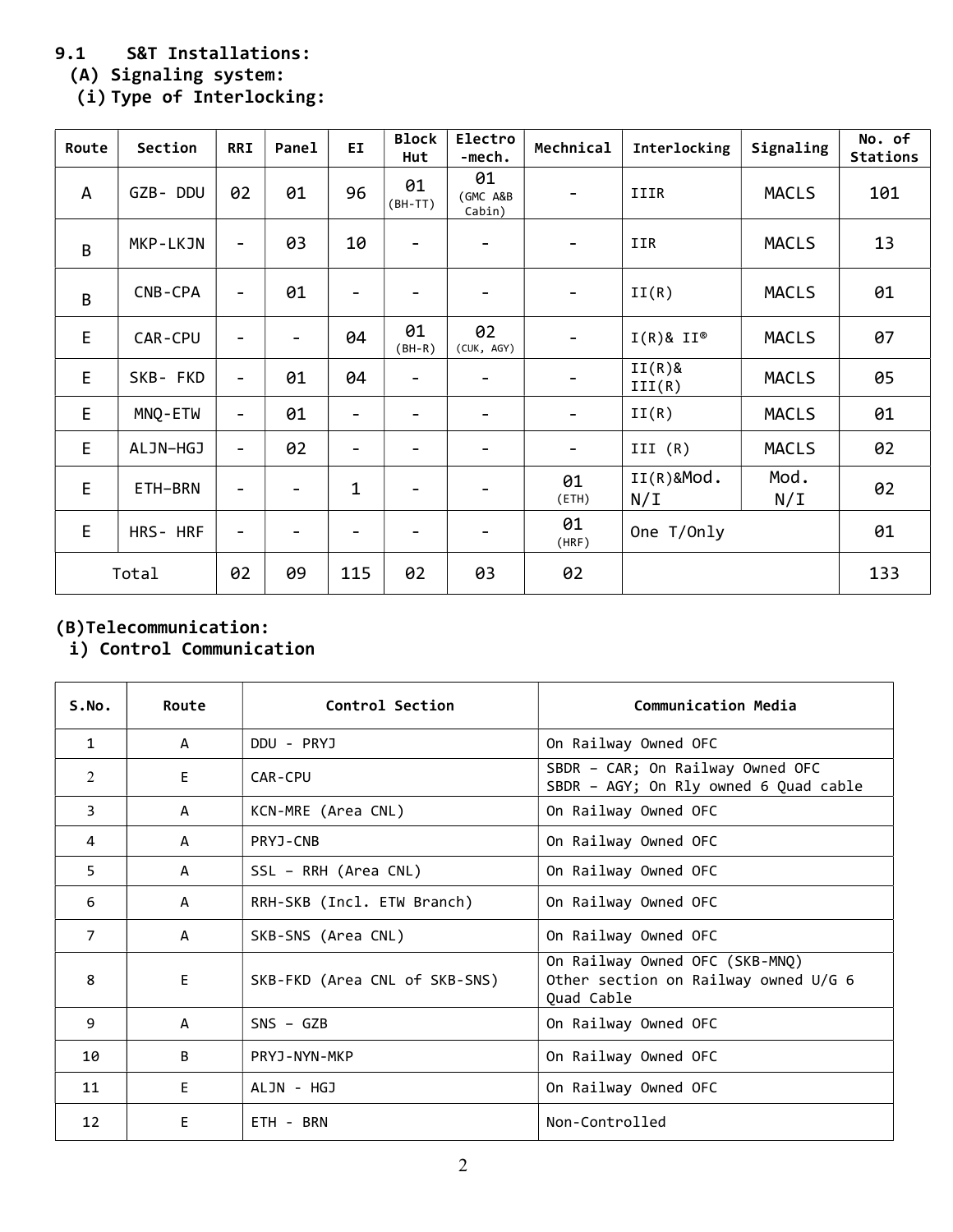## ii) Telephone Exchange:

| Station          | Type of Exchange    | Capacity   | Installation Year |  |
|------------------|---------------------|------------|-------------------|--|
| MZP              | Electronic Exchange | 128 ports  | 2003              |  |
| <b>CAR</b>       | Electronic Exchange | 128 ports  | 2003              |  |
| DDU (DRM/0)      | ISDN Exchange       | 4000 ports | 2003              |  |
| PRYJ(<br>NCR/HQ) | ISDN Exchange       | 2000 ports | 2008              |  |
| <b>FTP</b>       | Electronic Exchange | 128 ports  | 2006              |  |
| <b>GMC</b>       | RLU (CNB)           | 396 ports  | 2011              |  |
| <b>CNB</b>       | ISDN Exchange       | 3000 ports | 2011              |  |
| <b>ETW</b>       | Electronic Exchange | 128 ports  | 2009              |  |
| <b>TDL</b>       | Electronic Exchange | 1500 ports | 2012              |  |
| <b>ALJN</b>      | Electronic Exchange | 520 ports  | 2019              |  |
| <b>ACOI</b>      | Electronic Exchange | 300 ports  | 2019              |  |
| <b>NYN</b>       | Electronic Exchange | 256 ports  | 2019              |  |
| <b>SFG</b>       | Electronic Exchange | 300 ports  | 2019              |  |
| PRYJ Station     | Electronic Exchange | 300 ports  | 2019              |  |

## 9.2 Performance – Signal

|                |                                                    | <b>TARGET</b>        |             | Actuals (Upto Feb) | Variation of 2021-22<br>wrt |            |                                                        |
|----------------|----------------------------------------------------|----------------------|-------------|--------------------|-----------------------------|------------|--------------------------------------------------------|
| S.No.          | I T E M                                            | $(2021 - 22)$        | 2019-20     | 2020-21            | $2021 - 22$                 | 2019-20    | 2020-21                                                |
| $\mathbf{1}$   | Signal<br>Failures                                 | 4604                 | 4763        | 3604               | 4177                        |            | $(+)12.30\%$ (-)15.90%                                 |
| $\overline{2}$ | Signal Failures<br>attributed to<br><b>S&amp;T</b> | 2412                 | 2213        | 1888               | 2111                        | $(+)4.61%$ | $ (-)11.81\%$                                          |
| 3              | Overhauling of<br>signaling<br>gears.              |                      |             |                    |                             |            |                                                        |
|                | a)Leverframes                                      | 100% due<br>(5)      | 7           | 5                  | 6                           |            |                                                        |
|                | b)Block Instt.                                     | 100% due<br>(6)      | 26          | 21                 | 6                           |            |                                                        |
|                | c) Relays                                          | 100% due<br>(1500)   | 2511        | 2472               | 2537                        |            |                                                        |
| $\overline{4}$ | Station<br>Inspection<br>F/P<br>Inspection         | 100% due<br>100% due | 100%<br>88% | 76.12%<br>12.22%   | 81.15%<br>46.39%            |            | $(-)18.85\%$ $(+)6.60\%$<br>$(-)47.25\%$ $(+)279.62\%$ |